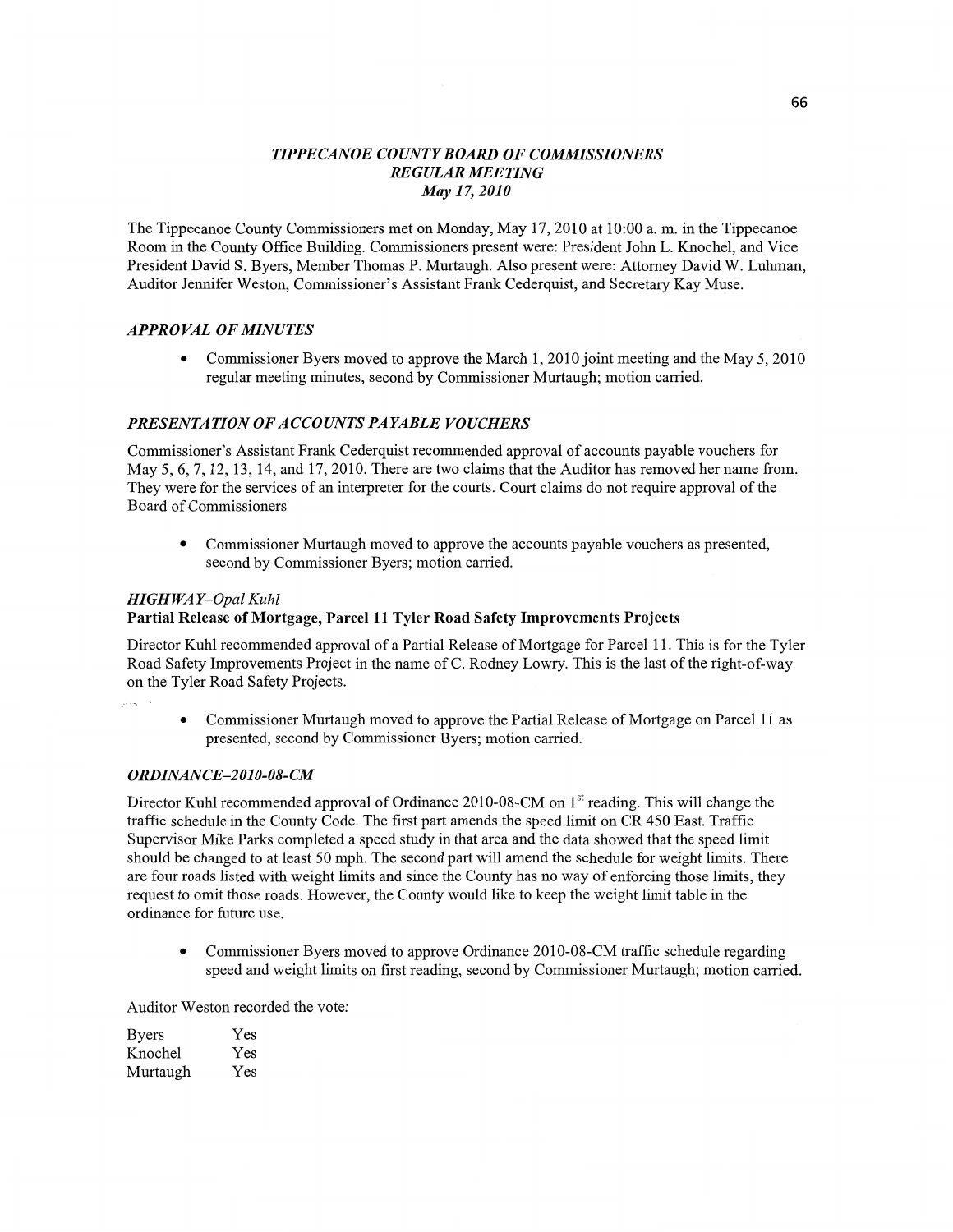Ordinance 2010-08-CM passes 3-0 on first reading.

## *BUILDING COMMISSION—Ron Highland*  **Unsafe** Structure-835 **E** 725 N, **West Lafayette-Eric Tendam**

Building Commissioner Ron Highland stated **that** a complaint was received on March 1, 2010. Investigator Ken Brown investigated and documented the complaint on March 2, 2010. A notice to comply Within 60 days was mailed to Mr. Tendam on March 3, 2010. The notice stated that Mr. Tendam needed to provide a Permit to Demolish or <sup>a</sup>Building **Permit** showing intent to make the structure safe. Since Mr. **Tendam** has not complied With the notice, the building commission is here requesting guidance on how to proceed. Mr. Brown has deemed the house, which has been damaged due to a fire, unsafe.

Commissioner Murtaugh asked Mr. Highland if he could state the date of the **fire.** Mr. Highland stated that he did not have that date. Commissioner Murtaugh asked if there had been any communication with Mr. Tendam since March 1, 2010. Mr. Highland stated there had not.

Commissioner Knochel asked for public comments.

Linda Bradbury–831 E 725 N, West Lafayette–stated that the house burned on October 17, 2008, and since that **time,** Ms. Bradbury and her husband have lived next to the rubble and trash in the yard. The garage is not being considered for demolition and it is in very bad shape. Mr. Tendam goes into his garage and burns things from the house including asbestos shingles. The smell from the constant burning is very noticeable. Ms. Bradbury stated she was informed that Mr. **Tendarn** could burn anything he wanted to in his garage when she reporting the burning. Ms. Bradbury stated that she has talked to Mr. Tendam at length and does not believe he has the **means** to demolish the home. Ms. Bradbury believes that Mr. Tendam has had mental issues in the past. However, the issue is the home; it is unsafe and it reduces the property values of the other homes around it. Ms. Bradbury said she has concerns for children in the area with an unsafe or open structure that is not being supervised, adding that children should be able to play without any worries of serious injury. The property having been partially excavated is an additional safety issue.

Commissioner Knochel asked Ms. Bradbury if Mr. Tandem was employed. Ms. Bradbury stated that he is **not.** Ms. Bradbury **added** that Mr. Tandem has used part of the back yard for a landfill and is constantly burning things in the yard. Ms. Bradbury said that she is not sure that it is to Mr. Tendam's benefit to keep the **home** in its present condition.

Commissioner Murtaugh asked Dave Luhman what the next step in the procedure would be. Attorney Luhman stated **that** before the Commissioners can proceed the following items are needed: a copy of the Building Commissions order to comply, the certified mail receipts to the owner, and any other person or persons with a substantial interest in the property **such** as a lien holder. Building Commissioner Ron Highland stated that at this time he could only verify **that** notice had been sent to the property owner that is paying the taxes. Commissioner Byers asked Attorney Luhman if it was feasible to get bids on the demolition and removal of the structure. Attorney Luhman stated the County could get bids to show the **cost** of demolition, in the event the County is required to remove the structure.

**0** Commissioner Murtaugh moved to continue **this** unsafe structure hearing until the next meeting in June and authorize the Building Commissioner to obtain estimates for demolition and removal of the structure, second by Commissioner Byers; motion carried.

Building Commissioner Ron Highland stated that the unsafe structure fund has a balance of \$20,000.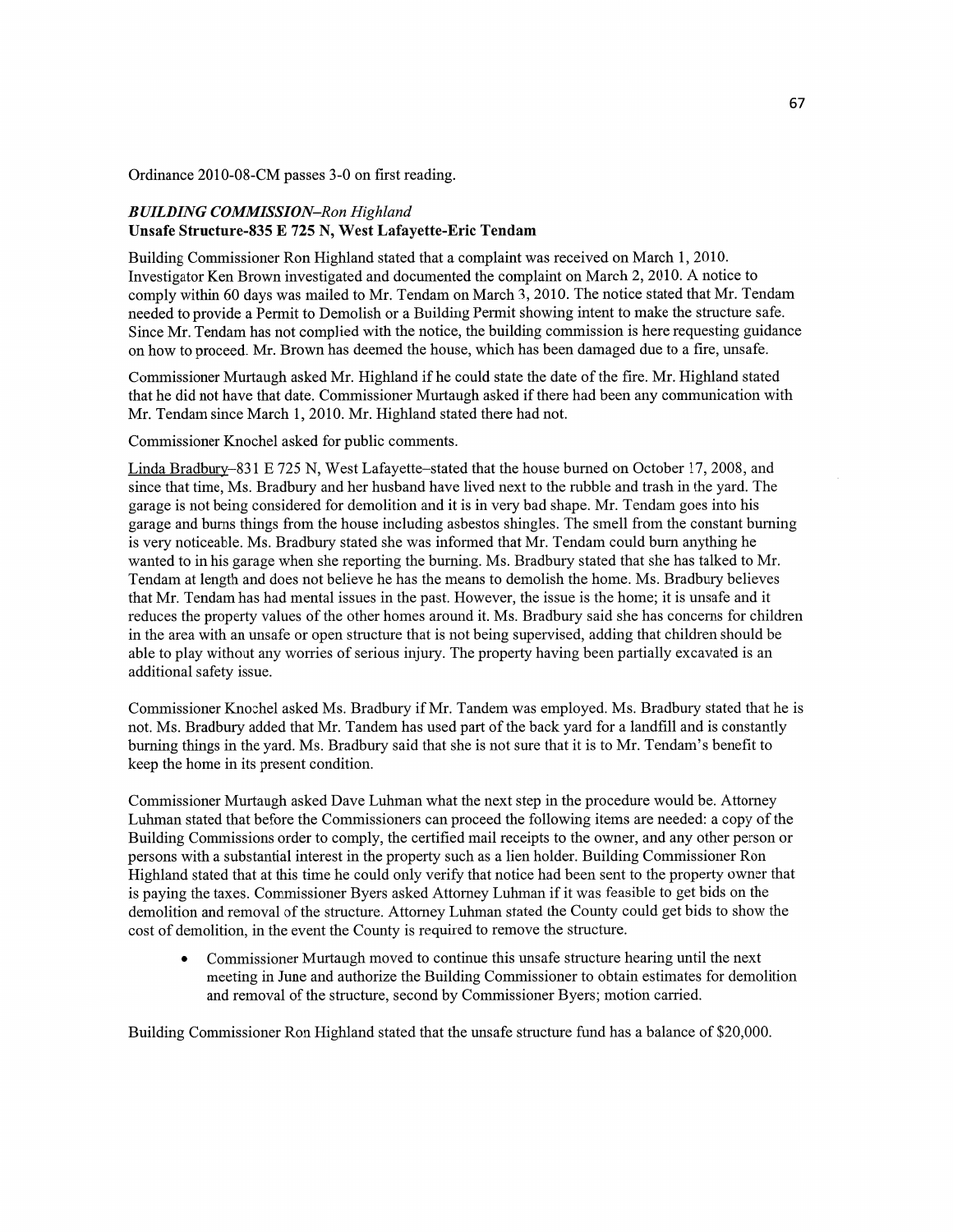## *GRANTS-Laurie Wilson*

Grant Facilitator Laurie Wilson requested approval to accept an Indiana **Criminal** Justice Institute (ICJI) grant. The Sheriff Will administer the grant and it will filnd a Tippecanoe County School Corporation School Resource Officer (SRO). It is in the amount of \$49,000; the Sheriff is working to find the match.

Commissioner Knochel asked Sheriff Brown What the duties are of the Resource Officer. Sheriff Brown stated that the SRO would be in charge of maintaining security activities at the various school buildings in the county. They would also be responsible for investigations, coordinating those investigations and the security forces that are on site at each of the high schools. The Sheriff's Department has had a Memorandum of Understanding (MOU) **since** 1996 with the school corporation to provide security at the county's two high schools. Those officers at the high schools rarely leave the building and go to the other schools. The SRO position will be additional staffing to take over **a** number of the investigations. Major Williams presently has 30 pounds of paper on his desk representing the calls for service at the County's various schools over the last two years. This SRO position would better coordinate the activities in an area Where we **have** just over 12,000 students countywide and also free up patrol officers who presently must leave their regular patrol duties to attend to matters at the schools.

**0** Commissioner Byers moved to accept the ICJI Grant as presented, second by Commissioner Murtaugh; motion carried.

Grant Facilitator Laurie Wilson requested approval of an Indiana Criminal Justice Institute (ICJI) Grant for the Prosecutor. This is an amendment to an existing grant for additional funding. It is for Project Safe Neighborhood in the amount of \$1,430.

**0** Commissioner Murtaugh moved to accept the ICJI Grant as presented, second by Commissioner Byers; motion carried.

Grant Facilitator Laurie Wilson requested approval of an Indiana State Police Grant in the amount of \$8,500 for the Prosecutor's Office. **This** will help fimd the Internet Crimes Against Children (ICAC) project. This is the third installment of that project.

**0** Commissioner Byers moved to accept the ICAC Grant as presented, second by Commissioner Murtaugh; motion carried.

Grant Facilitator Laurie Wilson requested approval of a Drug Free Coalition Grant for Cary Home. **This**  is for a peer-mentoring program. One of the residents of Cary **Home,** Who is soon to graduate the program, wrote **this** grant and he is going to develop *a* peer-mentoring program. It is in the amount of \$500. Youth **that** are in the program and doing well will mentor other youth who are just entering the program.

**0** Commissioner Murtaugh moved to accept the Drug Free Coalition **Grant** as presented, second by Commissioner Byers; **motion** carried.

Grant Facilitator Laurie Wilson requested approval of **a** Drug Free Coalition Grant for Cary Home. It is in the amount of \$500 and is for an after-care mentoring program. It is different from the previous peermentoring program.

**0** Commissioner Murtaugh **moved** to accept the Drug Free Coalition Grant as presented, second by Commissioner Byers; motion carried.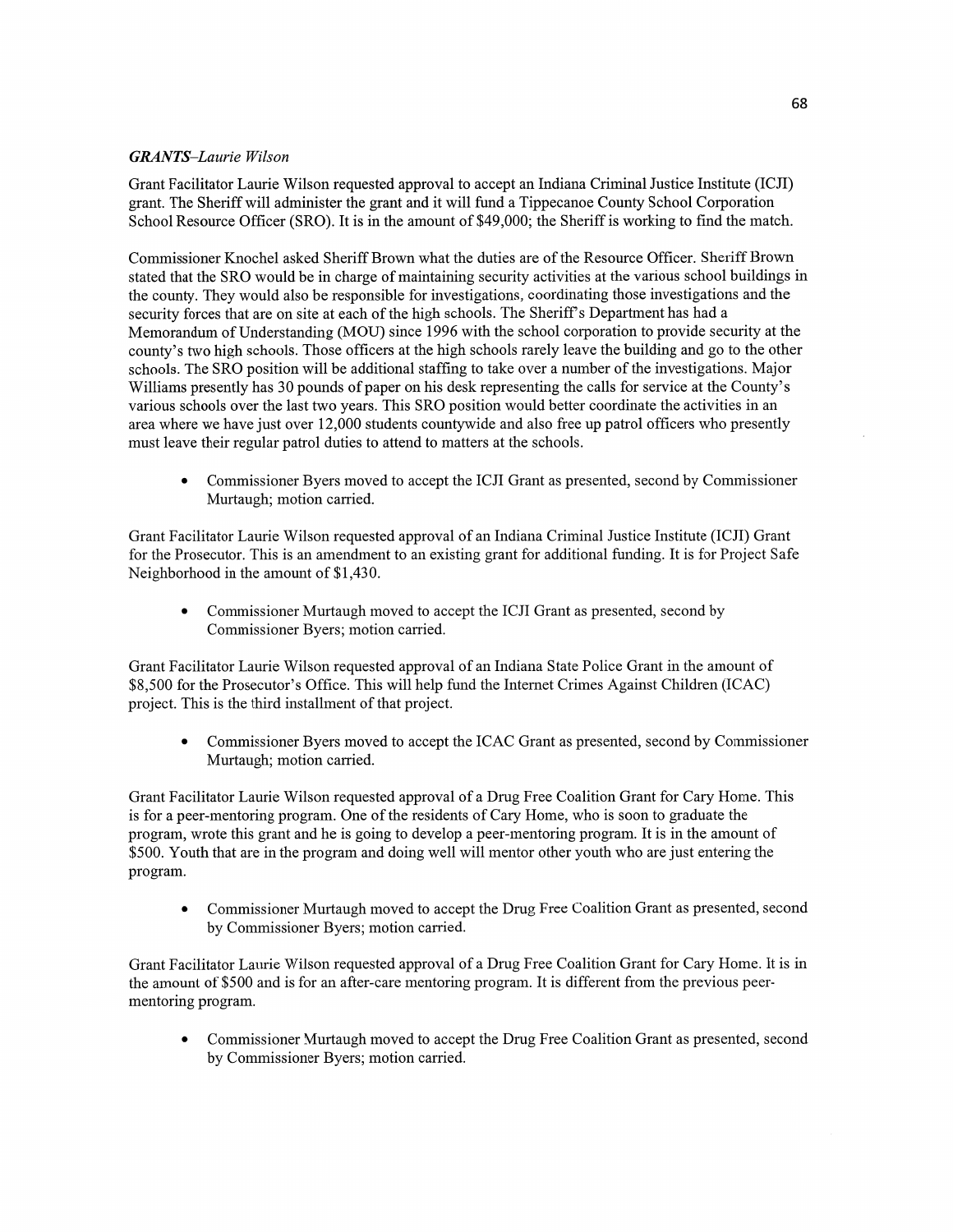Grant Facilitator Laurie Wilson requested permission to apply for a \$1.333 grant for Court Services. This is an Indiana Judicial Center (IJC) grant. Court Services would like to try a new curriculum that the state has recommended. **This** grant will pay for those workbooks.

**0** Commissioner Byers moved to grant permission to apply for the IJC Grant as presented, **second** by Commissioner Murtaugh; motion carried.

Grant Facilitator Laurie Wilson presented **a** Memorandum of Understanding (MOU) with the Indiana Juvenile Justice **Task** Force (IJJTF) this is for the services of the re-entry grant, **which** was previously accepted.

**0** Commissioner Murtaugh **moved** to accept the MOU as presented, second by Commissioner Byers; **motion** carried.

### *APPOINTMENT TO COMMON WAGE BOARD*

**0** Commissioner Byers moved to appoint Mr. Dave Lahr to the Common Wage Board for projects at Purdue University, second by Commissioner Murtaugh; motion carried.

#### *UNFINISHED BUSINESS*

None

#### NE WB *USINESS*

None

#### *REPORTS* ON *FILE*

Treasurer's Report

## *PUBLIC COMMENT*

Julie Peretin—SOS Portledge Commons Dr. Apt 13, Lafayette—Ms. Peretin presented information for consideration pertaining to the Commercial Wind Energy Conversion System (WECS). Ms. Peretin stated that if Area Plan makes any zoning changes those changes would need the Commissioners approval. Ms. Peretin asks **that** the Commissioners consider the **information** presented to them today when making changes to those ordinances pertaining to the Commercial WECS. Ms. Peretin offered DVD's about a recent health seminar to the Commissioners.

Commissioner Byers moved to adjourn.

**BOARD** OF **COMMISSIONERS** OF **THE COUNTY OF TIPPECANOE** 

ban L. Karchel

L. Knochel, President